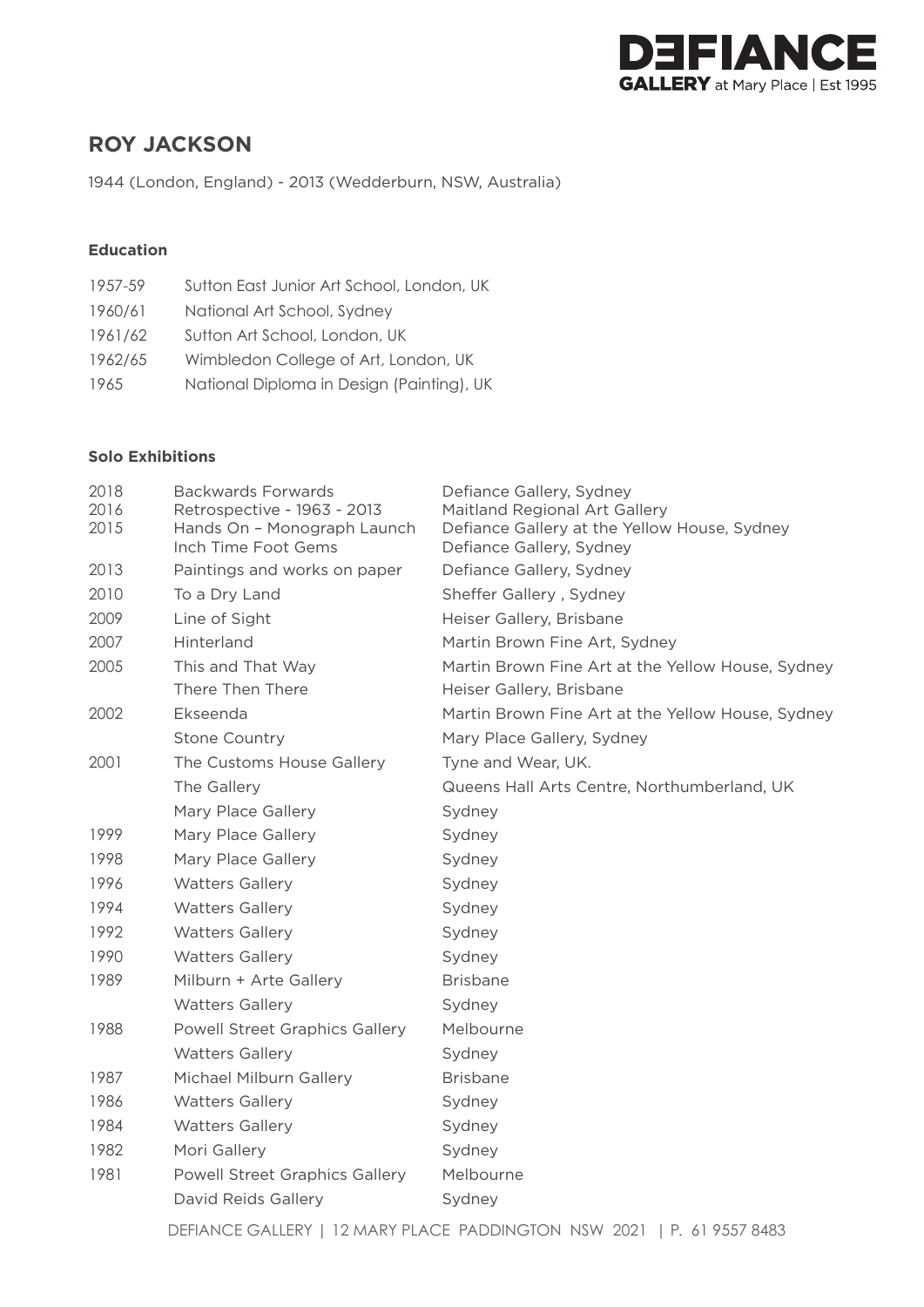| 1980 | <b>Powell Street Graphics Gallery</b> | Melbourne |
|------|---------------------------------------|-----------|
| 1977 | Abraxas Gallery                       | Canberra  |
| 1975 | Abraxas Gallery                       | Canberra  |

## **Selected Group Exhibitions**

| 2018 | Painting, Sculpture and Works on Defiance Gallery, Sydney<br>Paper                        |                                                          |
|------|-------------------------------------------------------------------------------------------|----------------------------------------------------------|
|      | Painting and Sculpture                                                                    | Defiance Gallery Sydney                                  |
|      | Abstract Landscape                                                                        | Defiance Gallery, Sydney                                 |
|      | RAW- Painting from Wedderburn                                                             | The Delmar Gallery, Sydney                               |
|      | Group Exhibition                                                                          | Defiance Gallery, Sydney                                 |
|      | Group Exhibition                                                                          | Defiance Gallery, Sydney                                 |
| 2017 | <b>Makers Mark</b>                                                                        | Defiance Gallery, Sydney                                 |
| 2016 | Heads and Figures, (Roy Jackson Defiance Gallery, Sydney<br>and Michael Buzacott)         |                                                          |
|      | <b>Stuck Together</b><br>Abstracting the Landscape                                        | Defiance Gallery, Sydney<br>Defiance Gallery, Sydney     |
| 2015 | Figure and Ground, (Roy Jackson RAFT Artspace, Alice Springs<br>and Paul Selwood)         |                                                          |
| 2014 | Stuck Together                                                                            | Defiance Gallery, Sydney                                 |
|      | The Collectors Sale                                                                       | Defiance Gallery, Sydney                                 |
|      | Abstracting the Landscape                                                                 | Defiance Gallery, Sydney                                 |
| 2012 | Stand up Close: Remembering<br>Ron Lambert                                                | Wollongong City Art Gallery                              |
|      | Inaugural Indoor Exhibition                                                               | Defiance Sculpture Park at the Gate Gallery,<br>Wollombi |
|      | Abstraction in Landscape                                                                  | Defiance Gallery, Sydney                                 |
| 2011 | Abstraction                                                                               | Drill Hall Gallery, Canberra                             |
|      | Artist Artists                                                                            | Benalla Art Gallery, Benalla                             |
|      | The Great Australian Landscape                                                            | Tim Olsen Gallery, Sydney                                |
| 2010 | <b>Blue Chip</b>                                                                          | Liverpool Street Gallery, Sydney                         |
|      | <b>Unframed</b>                                                                           | Scheffer Gallery, Sydney                                 |
| 2008 | Australian and New Zealand<br>Works of Art                                                | Martin Brown Fine Art, Sydney                            |
| 2007 | 3X2, (Roy Jackson + John Peart)                                                           | Defiance Gallery, Paddington                             |
| 2006 | Crossing Paths II, (Ildiko Kovacs,<br>John Peart, Savnhdary<br>Vongpoothorn, Roy Jackson) | Martin Brown Fine Art, Sydney                            |
| 2004 | Depth of Field, Anamophosis                                                               | Utopia Gallery, Sydney                                   |
| 2003 | The Way of the Brush, (lan<br>Fairweather, Roy Jackson, Tony<br>Tuckson)                  | Memorial Art Galley, University of Sydney                |
|      | Crossing Paths, (Ildiko Kovaacs,<br>Savnhdary Vongpoothorn, Roy<br>Jackson)               | Martin Brown Fine Art, Sydney                            |
| 2000 | Dog                                                                                       | King Street Gallery on Burton, Sydney                    |
|      | <i>Impact</i>                                                                             | Campbelltown City Bicentennial Art Gallery               |
| 1999 | Recent Works - 6 Artists                                                                  | Mary Place Gallery, Sydney                               |
|      | <b>Prize Pictures</b>                                                                     | King Street Gallery on Burton, Sydney                    |
| 1998 | 6 from Wedderburn                                                                         | Casula Powerhouse Centre                                 |
| 1997 | Roy Jackson, John Peart: Works<br>on Paper                                                | Watters Gallery, Sydney                                  |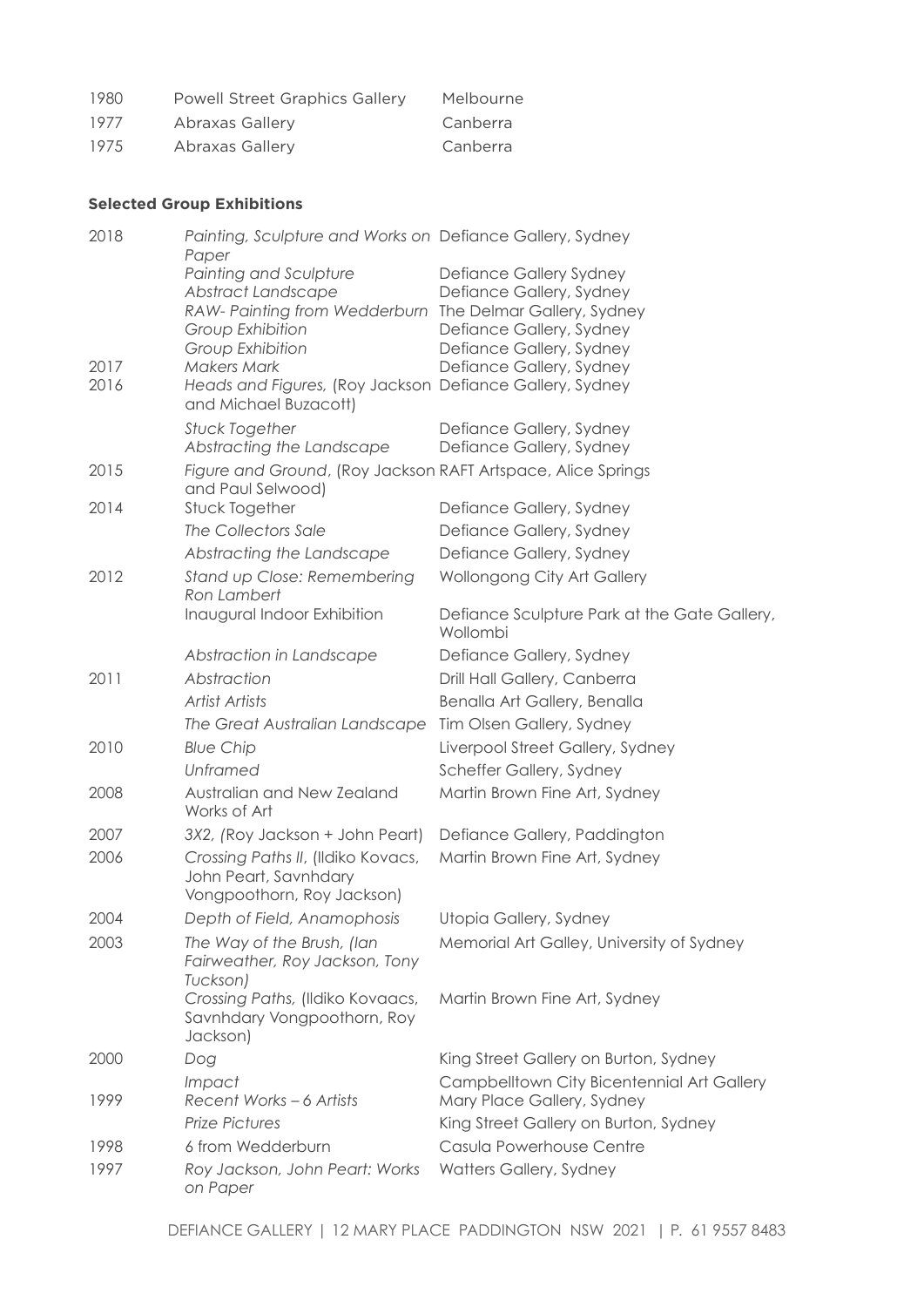| 1996 | Faces                                                                      | Watters Gallery, Sydney                                                                 |
|------|----------------------------------------------------------------------------|-----------------------------------------------------------------------------------------|
| 1995 | Up Down and Across                                                         | Campbelltown City Bicentennial Art Gallery                                              |
|      | <b>Recent Small Works</b>                                                  | Watters Gallery, Sydney                                                                 |
| 1994 | Two Painters - One Sculptor,<br>(John Peart, Roy Jackson, Paul<br>Selwood) | Watters Gallery, Sydney                                                                 |
| 1993 | Within a Stones Throw                                                      | Campbelltown City Bicentennial Art Gallery<br>and King Street Gallery on Burton, Sydney |
| 1992 | Terracollaboratis                                                          | King Street Gallery on Burton, Sydney                                                   |
| 1991 | The Figure                                                                 | Graham Gallery, Kembla Heights                                                          |
|      | Microcosm                                                                  | Garry Anderson Gallery, Sydney                                                          |
| 1990 | She-Portrayals of a Woman                                                  | Watters Gallery, Sydney                                                                 |
|      | 40 Artists, 40 Works                                                       | Watters Gallery, Sydney                                                                 |
| 1989 | A Show of Heads                                                            | Watters Gallery, Sydney                                                                 |
|      | Portrait of a Gallery                                                      | Watters Gallery, Sydney                                                                 |
|      | Paintings, (Roy Jackson, Ron<br>Lambert)                                   | Watters Gallery, Sydney                                                                 |
| 1988 | <b>Max Watters Collection</b>                                              | Muswellbrook Art Gallery                                                                |
|      | <b>Wedderburn Connection</b>                                               | Campbelltown City Bicentennial Art Gallery                                              |
|      | <b>Abstraction by Degrees</b>                                              | Milburn + Arte Gallery, Brisbane                                                        |
| 1986 | <b>Big Abstract Drawings</b>                                               | Hogarth Galleries, Sydney                                                               |
| 1985 | South Coast Painters                                                       | Wollongong City Art Gallery                                                             |
| 1984 | Works on Paper                                                             | <b>Campbelltown City Gallery</b>                                                        |
| 1983 | Figures and Faces Drawn from<br>Life                                       | Heide Park and Gallery, Melbourne                                                       |
| 1981 | <b>Twelve NSW Young</b><br>Contemporaries                                  | <b>Wollongong City Gallery</b>                                                          |
|      | Selected Work from the Mitchell<br>Endowment                               | National Gallery Victoria                                                               |
| 1980 | 1st Sydney Annual                                                          | Reids' Gallery, Sydney                                                                  |
| 1979 | European Beginnings                                                        | Ivan Dougherty Gallery, Sydney                                                          |
|      | <b>Sixties Returned</b>                                                    | <b>Wollongong City Gallery</b>                                                          |
| 1967 | <b>New Directions Survey</b>                                               | Blaxland Gallery, Sydney.                                                               |

### **Awards**

| 2002 | Mosman Art Prize                                                     |
|------|----------------------------------------------------------------------|
| 1997 | Maitland Art Prize                                                   |
| 1995 | Fisher's Ghost Art Purchase Prize, Campbelltown City Art Gallery.    |
| 1994 | Cite Internationale des Arts (Power Studio), Paris.                  |
| 1992 | Fairfield Festival Art Prize                                         |
| 1990 | Fisher's Ghost Art Prize - Contemporary, Campbelltown City Art       |
| 1988 | Fisher's Ghost Art Prize, Campbelltown City Bicentennial Art Gallery |
| 1986 | Faber-Castell Prize for Drawing                                      |
| 1980 | Nepean River City Council, Jubilee Art Prize                         |
| 1976 | Campbelltown Graphics prize                                          |
| 1966 | Scone Prize                                                          |